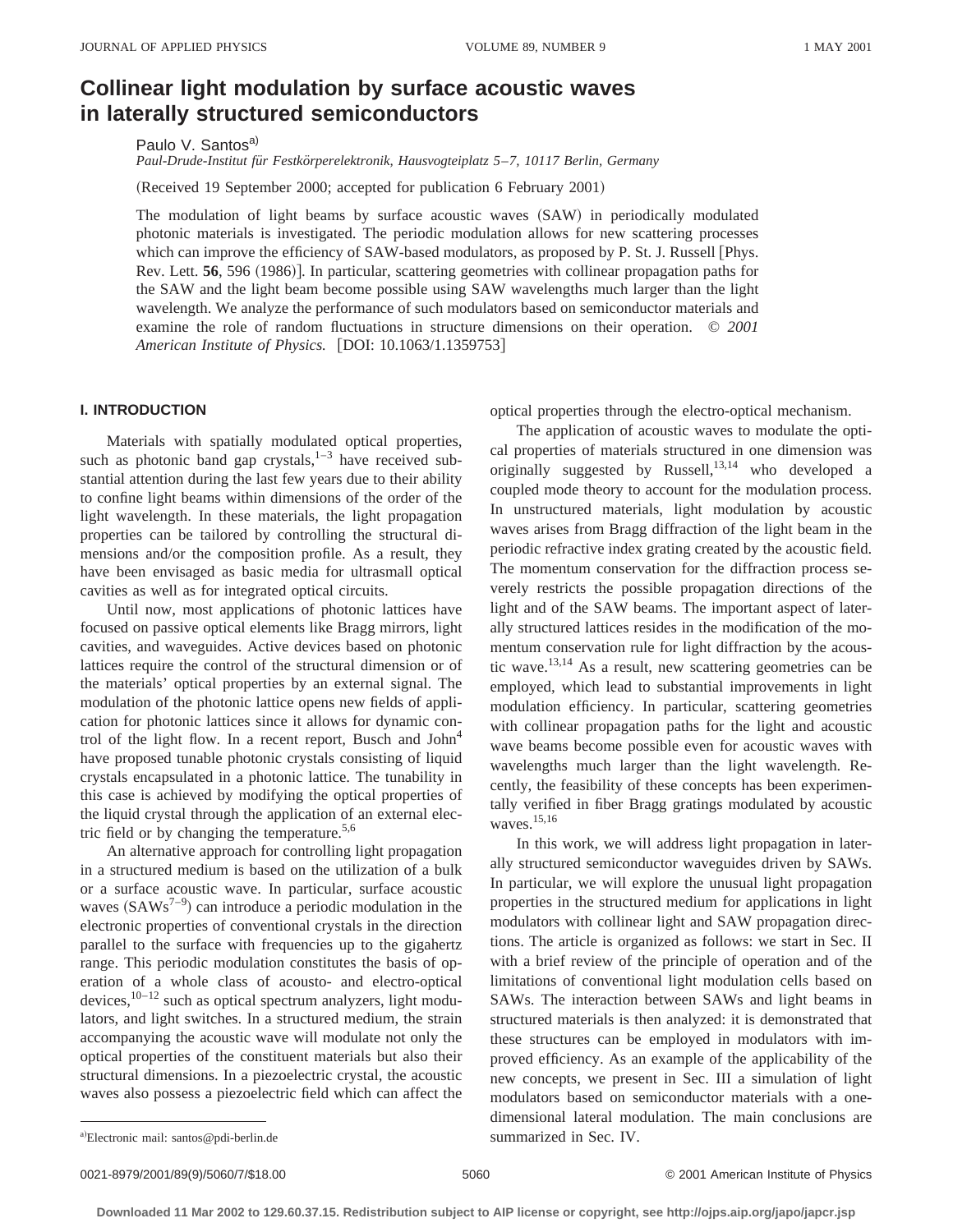

FIG. 1. Bragg diffraction of a light beam on a surface acoustic wave generated by an interdigital transducer (IDT).

#### **II. LIGHT MODULATION BY SAWS**

In this section the basic concepts involved in light modulation by a SAW are briefly reviewed. For that purpose, it will be considered that the light is modulated by a Rayleigh SAW propagating along the  $x \mid \mid [110]$  direction of the  $z||[001]$  surface of a cubic semiconductor, as illustrated in Fig. 1. The acoustic displacement field **u** of a Rayleigh wave vanishes along  $y||[1\overline{1}0]$  and decreases towards the substrate with a decay length comparable to the SAW wavelength  $\lambda_{SAW}$ . The displacement field can be expressed as **u**  $=[u_x(z),0,u_z(z)]exp[i(k_{SAW}x-\omega_{SAW}t)],$  where  $k_{SAW}$  $=2\pi/\lambda_{SAW}$  and  $\omega_{SAW}$  denote the SAW wave vector and frequency, respectively. The  $[110]$  propagation direction was chosen because in a piezoelectric zinc-blende crystal SAWs propagating along this direction can be electrically excited using interdigital transducers (IDTs) driven by an rf voltage. The concepts presented here, however, can be readily extended to other SAW types and to other propagation directions.

In order to model the interaction between the SAW and a light beam, we will neglect electro-optical effects and assume that the interaction is dominated by the acousto-optical mechanism, i.e., by the changes  $\Delta \varepsilon$  in the dielectric function  $\varepsilon$  induced by the SAW strain. It will be further assumed that the light propagates in a waveguide close to the surface of the sample. The thickness of the waveguide and of its cladding layers are much smaller than  $\lambda_{SAW}$ . Under this approximation, the waveguide will not significantly affect the SAW fields, which will be approximately constant across the waveguide thickness.

The SAW reduces the symmetry of the cubic crystal. As a result,  $\Delta \varepsilon$  becomes a tensor. In the basis  $\{x, y, z\}$  defined above, this tensor can be expressed in terms of the photoelastic coefficients  $p_{ij}$  as<sup>17</sup>

$$
\Delta \varepsilon = \varepsilon_0 \left[ \begin{array}{ccc} \frac{p_{11} + p_{12} + 2p_{44}}{2} u_{xx} + p_{12} u_{zz} & 0 & 2p_{44} u_{xz} \\ 0 & \frac{p_{11} + p_{12} - 2p_{44}}{2} u_{xx} + p_{12} u_{zz} & 0 \\ 2p_{44} u_{xz} & 0 & p_{12} u_{xx} + p_{11} u_{zz} \end{array} \right] e^{i[k_{\text{SAW}} - \omega_{\text{SAW}}]}
$$
(1)

where  $\varepsilon_0$  is the dielectric function of the undisturbed crystal and  $u_{ij}$  denotes the amplitude of the strains generated by the SAW.

Equation  $(1)$  indicates that the light eigenstates consist of a mode polarized along *y* and of two elliptically polarized modes in the *x*-*z* plane. The ellipticity arises from the fact that, for a Rayleigh wave, the strain component  $u_{xz}$  is shifted by 90° with respect to  $u_{xx}$  and  $u_{zz}$ .<sup>18,19</sup> If we neglect the coupling between the *x* and *z* polarized modes introduced by the shear component  $u_{xz}$ , Eq. (1) corresponds to the dielectric tensor of a biaxial medium with main optical axis along *x*, *y*, and *z*. In this approximation, the relative change  $\delta n_i/n_0$ in the refractive index along the main axis  $i$  ( $i=x,y,z$ ) is related to the diagonal tensor components of Eq.  $(1)$  by

$$
\frac{\Delta n_i}{n_0} = \frac{1}{2} \frac{\Delta \varepsilon_{ii}}{\varepsilon_0}, \quad i = 1, 2, 3,
$$
\n(2)

where  $n_0^2 = \varepsilon_0$ . Note that Eqs. (1) and (2) are only strictly valid if the thickness of the waveguide is much smaller than the SAW wavelength, so that the strains can be assumed constant across the width of the light beam. Otherwise, the depth dependence of the strain field may couple the *y* and the  $x-z$  polarized modes.

The adimensional photoelastic coefficients  $p_{ij}$  in Eq.  $(1)$ are of the order of  $10^{-1}$  for photon energies away from electronic resonances, while the strain amplitudes for electrically generated SAWs lie in the  $10^{-4}$  range. As a result, the relative changes in the refractive index  $\Delta n/n_0 \sim 10^{-4}$  are very small. In order to obtain high light modulation levels, the interaction path  $l_{SAW}$  between the SAW and the light beam must be sufficiently long to induce phase shifts of the light electric field comparable to  $\pi$ , i.e.,  $l_{SAW} > \lambda_0 / (2\Delta n)$  $\sim 10^4 \lambda_0$ . To ensure constructive phase modulation over the long interaction path (or, equivalently, momentum conservation in the scattering process), SAW-based light modulators employ coherent Bragg reflection of the input light beam on the SAW wave fronts, as illustrated in Fig. 1. The SAW is generated by an interdigital transducer (IDT) deposited on the surface of a piezoelectric substrate. The Bragg reflection of the input light beam on the periodic SAW field leads to diffracted beams with a propagation direction (described by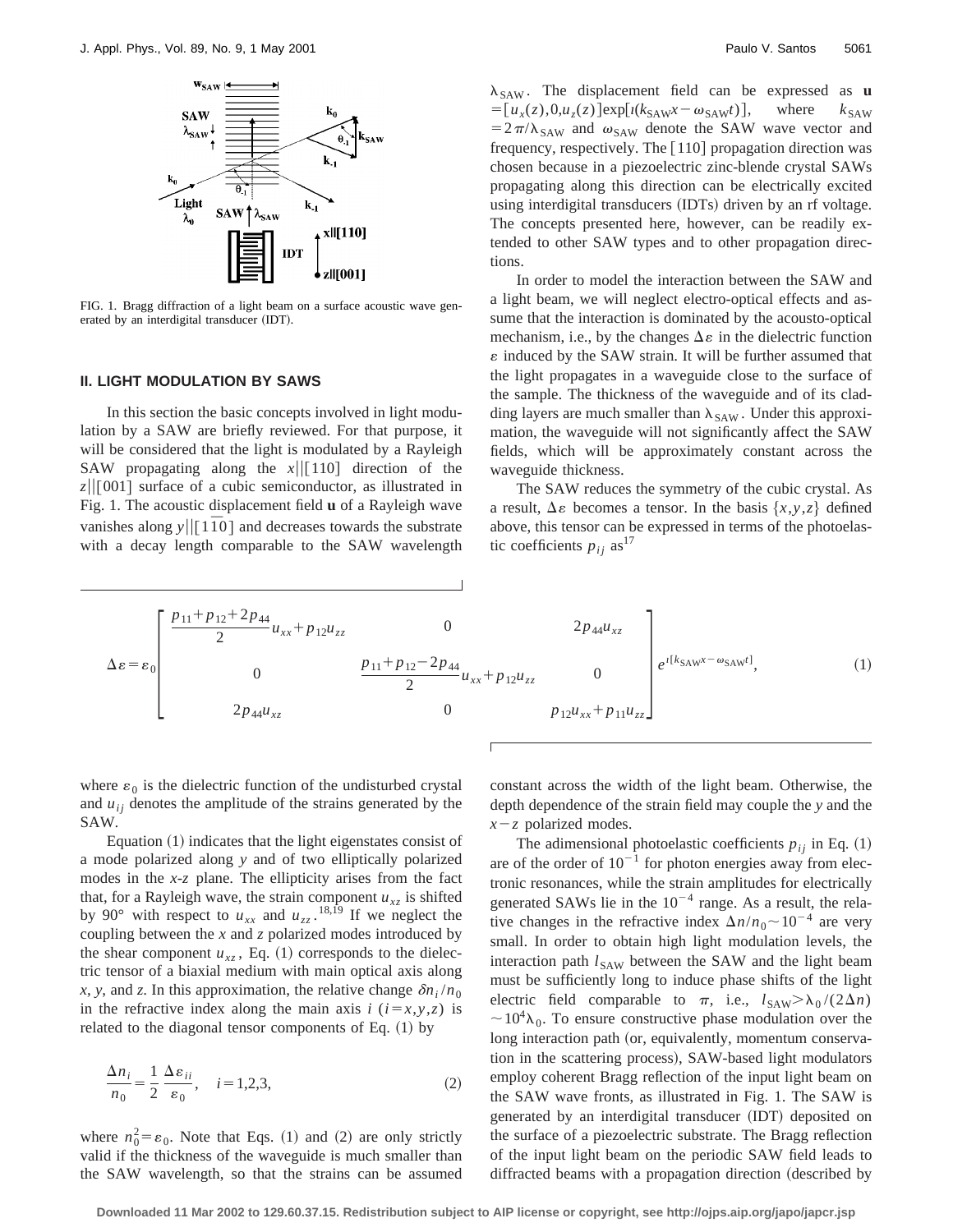the wave vector  $\mathbf{k}_p$  for the *p*th order diffraction) and energies  $(\hbar \omega_p)$  that depend on the SAW wavelength  $\lambda_{\text{SAW}}$  and frequency  $\omega_{\text{SAW}}$  according to

$$
\mathbf{k}_{\text{SAW}} = \mathbf{k}_0 - \mathbf{k}_p \quad \text{and} \quad \omega_{\text{SAW}} = \omega_0 - \omega_p \,, \tag{3}
$$

where  $\omega_0$  is the angular frequency of the incident light beam. Modulation of the intensity and of the propagation direction of the diffracted beams can then be achieved by changing, respectively, the intensity and the wavelength of the SAW.

As a consequence of Eq. (3), the angle  $\theta_{-1}$  between the incident light beam and SAW beams for the first diffraction order becomes

$$
\cos \theta_{-1} = \frac{1}{2n_0} \frac{\lambda_0}{\lambda_{\text{SAW}}},\tag{4}
$$

where  $\lambda_0$  denotes the light wavelength (cf. Fig. 1). Equation ~4! has important consequences for the operation of SAWbased light modulators in the visible and near-infrared range. These devices use SAWs with frequencies in the presently achievable range from 0.1 to 5 GHz, corresponding to wavelengths between one and a few micrometers. Since  $\lambda_{SAW}$  $\gg \lambda_0 / n_0$ , the angles  $\theta_{-1}$  required for first order Bragg diffraction are normally close to 90°. The interaction length  $l_{\text{SAW}} = d_{\text{SAW}} / \sin \theta_{-1}$ , and thus the light modulation levels, become limited by the width  $w_{SAW}$  of the acoustic beam. The quasiperpendicular propagation paths of the SAW and light beams imply an inefficient use of the acoustic power since only a small portion of the SAW beam is useful for light modulation. In addition, the angle for Bragg reflection depends both on  $\lambda_{SAW}$  and  $\lambda_0$ . As a consequence, a change in the modulation frequency  $\omega_{\text{SAW}}$  requires a corresponding change in the incident angle  $\theta_{-1}$ .

The limitations mentioned above do not appear in a collinear interaction geometry where  $\theta_{-1}=0$ . The interaction path in this case can be made large, thus leading to higher modulation levels. The collinear interaction, however, requires  $\lambda_{SAW} = \lambda_0 / (2n_0)$ , which for light in the near infrared range corresponds to exceedingly high SAW frequencies (in the tens of gigahertz range). An exception is provided by anisotropic Bragg reflection, where the diffraction process couples light beams of different polarizations.<sup>10</sup> The anisotropic diffraction requires that the two modes with different polarization possess collinear wave vectors differing by **k**<sub>SAW</sub>. In addition, the two light modes must interact with each other in the presence of the SAW field. Note that for cubic materials the last condition is not fulfilled for collinear propagation since, according to Eq.  $(1)$ , the Rayleigh SAW does not couple the TE and TM modes.

As mentioned in the Introduction, the limitations can be overcome by employing a periodically structured light propagation medium.13,14 In order to illustrate this concept, the one-dimensional structure illustrated in Fig. 2 will be considered. The periodically structured waveguide consists of alternating stripes of materials  $M_1$  and  $M_2$  with refractive indices  $n_1$  and  $n_2$ , respectively. Light confinement in the waveguide is ensured by the cladding layer  $M_c$  deposited on the substrate  $M<sub>s</sub>$ . The dispersion relation for light modes propagating along *x* is shown in Fig. 3. In contrast to the linear  $\hbar \omega_0$  versus *k* dispersion of unstructured materials



FIG. 2. Structure of a Bragg reflection cell using a periodically structured medium composed of materials  $M_1$  and  $M_2$ .  $M_c$  and  $M_s$  denote the cladding layer and substrate, respectively.  $l_W$  denotes the length of the modulated region of the waveguide.

 $(dashed line in Fig. 3)$ , the light dispersion of the structured medium folds into a mini-Brillouin zone of dimension  $2\pi/d$ , where  $d=d_1+d_2$  is the modulation period. In addition, the dispersion shows gaps in the center and at the boundary of the mini-Brillouin zone, corresponding to energy ranges where no propagating light mode is allowed due to constructive reflection on the lateral interfaces. For normal Bragg diffraction on a SAW, indicated by *A* in Fig. 3, the momentum conservation rule stated in Eq.  $(3)$  applies and the SAW wave vector is connected to the light wave vector by  $k_{SAW}$  $=2k_0$ . Here, it was assumed that  $|k_{-1}|\sim |k_0|$ , which is an excellent approximation in view of the large difference between the photon and acoustic wave energy quanta.

The important aspect of the dispersion folding is that it allows for umklapp scattering processes such as the ones indicated by *B* and *C* in Fig. 3. For these processes, the momentum conservation in Eq.  $(3)$  applies up to a grating wave vector  $k_G=2\pi/d$ , i.e.,

$$
k_{\text{SAW}} = mk_G \pm 2k_0,\tag{5}
$$

where  $m$  is an integer ( $m=0$  corresponds to normal Bragg reflection). The umklapp process illustrated by  $B$  and  $C$  in Fig. 3 corresponds to  $m=+1$  and  $m=-1$ , respectively. Equation  $(5)$  shows that by a suitable choice of the artificial periodicity it becomes possible to have collinear Bragg reflection with SAW wave vectors considerably smaller than the light wave vector. For applications, this means that SAW frequencies in the few GHz range can be used to drive collinear light modulators.<sup>15</sup>



FIG. 3. Light dispersion in a periodically structured material displaying normal (*A*) and umklapp scattering processes (*B* and *C*). The arrows display the wave vectors of the incident light  $(k_0,$  solid arrow), of the diffracted light ( $k_m$ , dashed arrow), of the SAW ( $k_{SAW}$ , dotted arrow), and the grating wave vector  $k_G = 2\pi/d$  (dash-dotted arrow).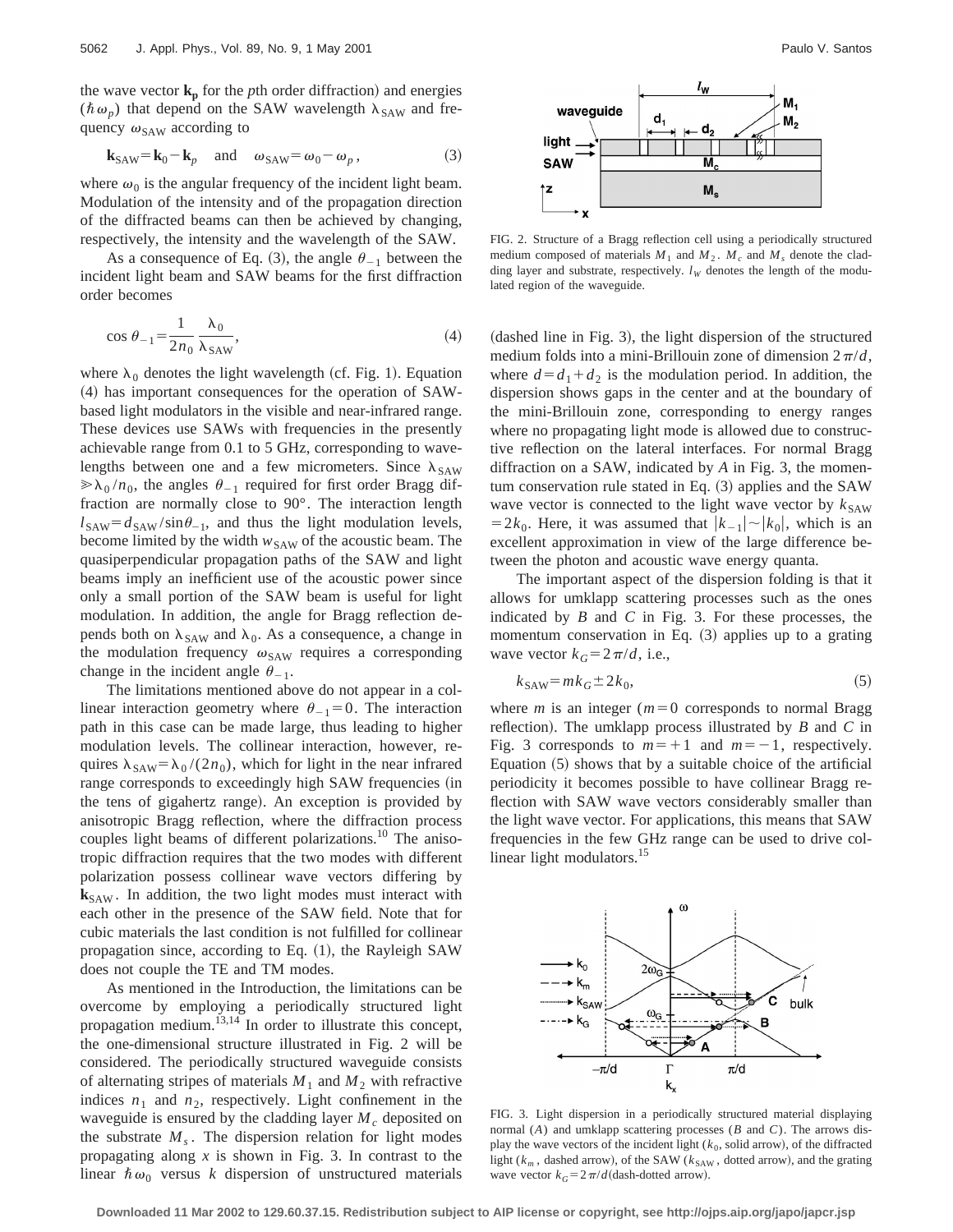Umklapp Bragg reflection processes similar to the one discussed above have been investigated in the context of folded acoustic phonons in semiconductor superlattices.<sup>20–23</sup> In these investigations, the umklapp scattering of photons by thermal acoustic phonons leads to the observation of additional lines in the Raman spectrum. Although a physical mechanism similar to that illustrated in Fig. 3 is operative, there is an important difference to the case considered here. In the folded phonon studies the artificial periodicity *d* is normally much smaller than the light wavelength. As a result, it mainly affects the propagation properties of thermal acoustic phonons with a wavelength comparable to *d*. In the scattering processes investigated here, however, the artificial periodicity is chosen to be comparable to the light wavelength, so that it affects primordially the light propagation. The wavelength of the acoustic wave is supposed to be much larger than the modulation period, so that its propagation properties will not be substantially affected by the periodicity.

Although the discussion above has been based on materials with a one-dimensional composition modulation, the same concepts apply to SAW-induced light modulation in two- and three-dimensional photonic structures. The SAW in these cases can be used to control not only the intensity but also the propagation direction of light in the photonic medium. The simplicity of the one-dimensional structures, however, allows for a direct physical insight into the modulation process and considerably simplifies the calculation of the modulation intensity, as will be demonstrated in the next section.

#### **III. NUMERICAL SIMULATIONS**

The feasibility of collinear Bragg reflection using acoustic waves with wavelengths much larger than the light wavelength has been demonstrated experimentally in fiber Bragg gratings by Liu and coworkers.15,16 In order to demonstrate the applicability of the same concepts for semiconductor waveguides driven by a SAW, we will consider a onedimensional grating of the type illustrated in Fig. 2 based on the GaAs/(Al,Ga)As material system. The waveguide consists of GaAs stripes (material  $M_1$ ) with air spacers (material  $M_2$ ) deposited on GaAs substrate ( $M_s$ ) covered by an AlAs cladding layer (material  $M_c$ ). In the long light wavelength limit, the effective refractive index of the waveguide becomes  $n_{\text{eff}} = (n_{\text{GaAs}}d_{\text{GaAs}} + d_{\text{air}})/(d_{\text{GaAs}} + d_{\text{air}})$ . In order to ensure light confinement in the waveguide, we used a width ratio  $\alpha = d_{\text{GaAs}} / d = 0.85$ , which yields  $n_{\text{eff}} = 2.97 > n_{\text{AlAs}}$ = 2.88 for  $\hbar \omega_0$ = 1.3 $\mu$ m. A period *d* = 167 nm was chosen so as to yield a gap in the dispersion at a light wavelength of 1.0  $\mu$ m. Note that lower values of  $\alpha$  can be used if the cladding layer is also structured.

The optical properties of the waveguide are modulated by a SAW with a wavelength  $\lambda_{SAW} = 1 \mu m$  propagating along the *x* direction. The lateral structuring will also modify the propagation properties of the  $SAW^{24,25}$  In the following analysis, such effects will be neglected based on the fact that the SAW wavelengths used here are considerably larger than the structural dimensions. More detailed calculations will be



FIG. 4. Depth dependence of the refractive index modulation  $\Delta n_i/n_0$  by a SAW in GaAs for TE (electric field *E* parallel to  $y = [1\overline{1}0]$  corresponding to *i*=2) and TM (*E*|| $z$ =[001], *i*=3) polarizations, and for *E*|| $x$ =[110]  $(i=1)$ .

required to check the validity of this approximation.<sup>26–28</sup> The changes in the refractive index induced by the SAW were determined based on the same assumptions made in connection with Eqs.  $(1)$  and  $(2)$ . The SAW strain fields were calculated following the procedure described in Ref.  $18$ ,<sup>19</sup> the photoelastic coefficients for GaAs, necessary for the determination of the refractive index modulation, were extracted from Ref. 29.

The depth dependence of the SAW-induced refractive index modulation  $\Delta n_i/n_0$  for GaAs, normalized to the effective power density  $P_{SAW}/(\lambda_{SAW}W_{SAW})$  of the SAW beam, is displayed in Fig. 4. In the last expression,  $P_{SAW}$  denotes the power of the SAW beam. The triangles and circles display the refractive index modulation for the TE and TM light modes, which are the relevant ones for collinear propagation of the SAW and light beams. For comparison we also include the modulation of the refractive index for light polarized along the  $x$  direction (squares), which is relevant for quasiorthogonal scattering geometries with incident light polarized along *x*.

Light propagation within the one-dimensional waveguide of Fig. 2 can be calculated using the coupled-mode approach introduced by Russell.<sup>13,14,15,30</sup> Here, however, we opted for a numerical transfer matrix approach since it (i) allows for a direct calculation of the light transmission and reflection coefficients in finite waveguides and (ii) can easily take into account disorder effects. For that purpose, each GaAs stripe centered at the position  $\overline{x}$  was assumed to have a constant refractive index  $n_{\text{TE(TM)}}(\bar{x}) = n_{\text{GaAs}}(1)$  $+\Delta n_{\text{TE(TM)}}/n_{\text{GaAs}}\cos[k_{\text{SAW}}\bar{x}-\omega_{\text{SAW}}t]$ ). This assumption is justified as long as the widths of the stripes remain much smaller than  $\lambda_{SAW}$ . The time dependence of the refractive index modulation leads to a coupling of light modes with angular frequencies  $\omega_m$  Doppler shifted with respect to the frequency  $\omega_0$  of the incident beam. As a result, the light modes within each stripe can be expressed as a superposition of plane waves with amplitudes  $A_m$  and frequencies  $\omega_m$  $= \omega_0 + m \omega_{SAW}$ , where  $m=0,\pm 1,\pm 2,...$  In the transfer matrix approach, the amplitudes  $A_m$  in adjacent slabs are related to each other by a matrix (the transfer matrix) describing the electromagnetic boundary conditions at the interface between the stripes. $8$  The dimension of the matrices thus becomes  $(2m+1)\times(2m+1)$ . The amplitude and phase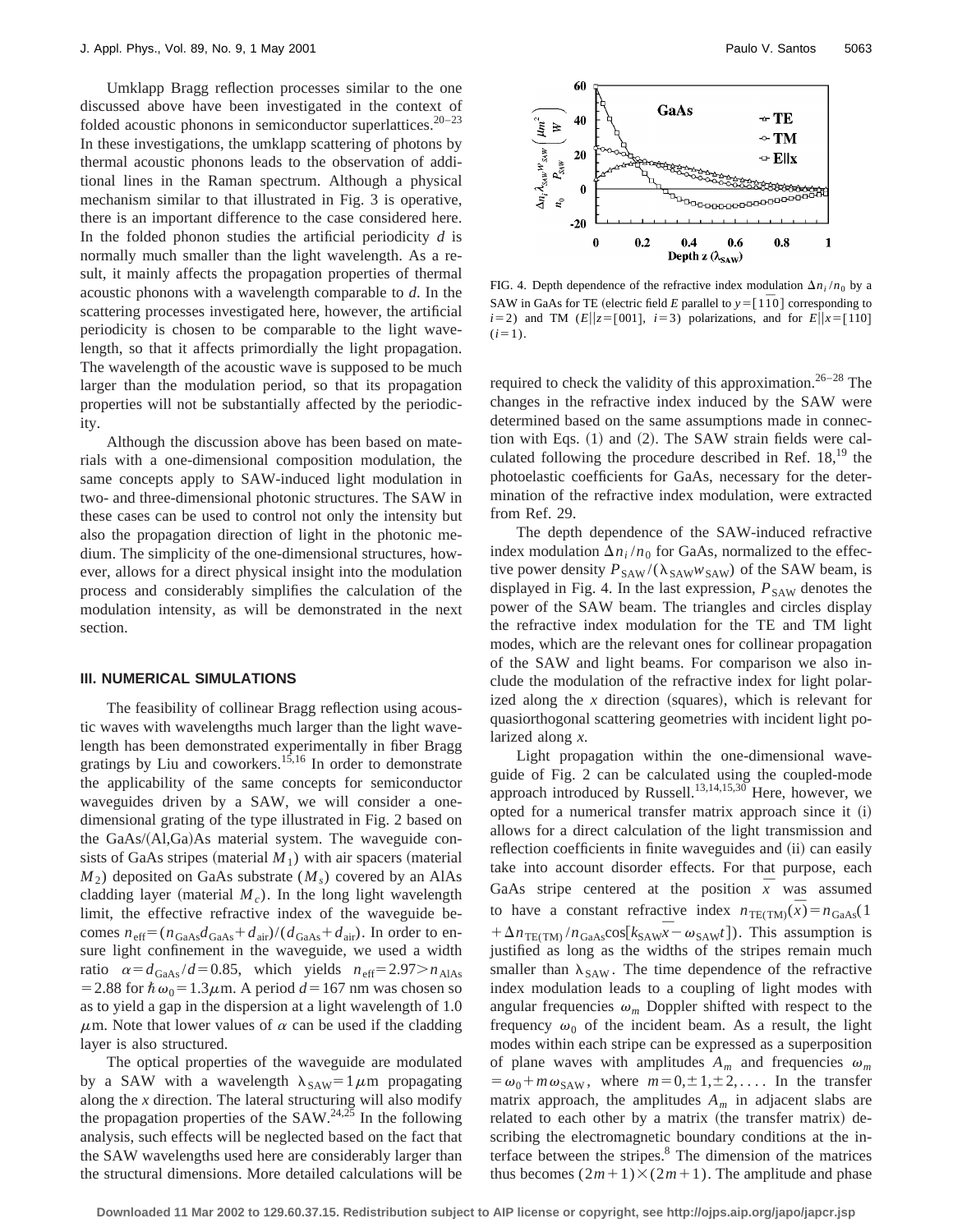

FIG. 5. Wave number dependence of the reflection  $(|r_m|,$  left panels) and transmission ( $|t_m|$ , right panels) coefficients for collinear Bragg reflection on a SAW. The apparent scattering in the data points arise from Fabry–Perot interference fringes in the length  $l_W$  of the modulated waveguide (see Fig. 2).

of the modes will be described in terms of complex reflection and transmission coefficients  $r_m$  and  $t_m$ , respectively.

For the numerical calculations we used for the GaAs stripes  $\Delta n/n_0 = 7 \times 10^{-4}$ , which corresponds to the refractive index modulation for both TE and TM polarizations at a depth of  $0.2\lambda_{SAW}$  from the surface induced by a SAW with a beam width  $w_{SAW} = 20 \mu m$  and  $P_{SAW} = 0.5$  mW ( $\lambda_{SAW}$ )  $=1 \mu m$ ) on an unstructured GaAs substrate. Only modes with  $|m| \leq 1$  were considered. The results, therefore, apply strictly only for amplitudes  $|r_{\pm 1}| \le 1$  and  $|t_{\pm 1}| \le 1$ . The procedure, however, can be easily extended to include higher *m* values.

The spectral dependence of  $|r_m|$  and  $|t_m|$  ( $m = -1,0,1$ ) for a structured waveguide with length  $l_W$ =100  $\lambda_{SAW}$  terminated by GaAs regions is displayed in Fig. 5. The oscillations (indicated by the shaded area and by the apparent scattering in the data points) arise from Fabry–Perot interference fringes in the total length  $l_W$  of the modulated waveguide. The fringes can be eliminated by introducing antireflecting structures at the left and right ends of the modulated region. The first gap in the light dispersion, which is indicated as  $\omega_G$ in Fig. 3, appears as a minimum (maximum) in  $|t_0|$  ( $|r_0|$ ) centered at 10 000 cm<sup>-1</sup>. The maximum in  $|r_{\pm 1}|$  at 1800  $\text{cm}^{-1}$  corresponds to the normal scattering process indicated by *A* in Fig. 3. The umklapp processes *B* and *C* give rise to the peaks in  $|r_{\pm 1}|$  at 8000 cm<sup>-1</sup> and 11 500 cm<sup>-1</sup>.

The dynamic scattering processes lead to maxima at the reflection ( $|r_m|$ ,  $m=\pm 1$ ) and in the transmission coefficients  $(|t_m|)$  in the presence of a SAW. According to Eq.  $(5)$ , the energy of the maxima is controlled by the SAW frequency. The SAW driven modulated waveguide thus becomes a tunable light filter with center frequency  $\omega$  controlled by  $\omega_{\text{SAW}}$  according to

$$
\omega = \omega_G \pm \frac{c}{n_{\text{eff}} v_{\text{SAW}}},\tag{6}
$$

where  $c$  denotes the light speed and  $v_{SAW}$  the SAW propagation velocity. The positive and negative signs apply to processes *C* and *B*, respectively (cf. Fig. 3). Equation  $(6)$  neglects the flattening of the dispersion near the edges of the Brillouin zone. An example of tunability is illustrated in the calculation results displayed in Fig. 6. By varying the SAW wavelength by 10% the peak reflection frequency of  $|r_1|$  can be shifted over a wide range. The wide tunability range arises from the large ratio  $c/(n_{\text{eff}}v_{\text{SAW}})$  between the light and the SAW propagation velocities in the medium, which compensates for the small ratio between the SAW and light frequencies  $\omega_{SAW}/\omega_0$ . Note that for an ideal (i.e., lossless) waveguide, the width of the reflection peaks becomes determined by the total length of the interaction region (of  $100 \mu m$  in Fig. 6).

The relative intensities of the  $|r_{-1}|$  and  $|r_{+1}|$  reflection (and of the  $|t_{-1}|$  and  $|t_{+1}|$  transmission) coefficients depend on two main factors. The first, and the more important, is energy conservation during the scattering of a photon propa-



FIG. 6. Absolute value of the complex reflection coefficient of the structure in Fig. 2 for the unshifted (| $r_0$ |, solid line) and for the up-shifted (| $r_1$ |, symbols) beams under modulation by a SAW with wavelengths of  $\lambda_{SAW}$ = 1.0  $\mu$ m (diamonds) and  $\lambda_{SAW}$ = 0.9  $\mu$ m (circles). The oscillations in the spectra arise from Fabry–Perot interference fringes in the total length  $l_W$  $=100 \mu m$  of the structured waveguide.

**Downloaded 11 Mar 2002 to 129.60.37.15. Redistribution subject to AIP license or copyright, see http://ojps.aip.org/japo/japcr.jsp**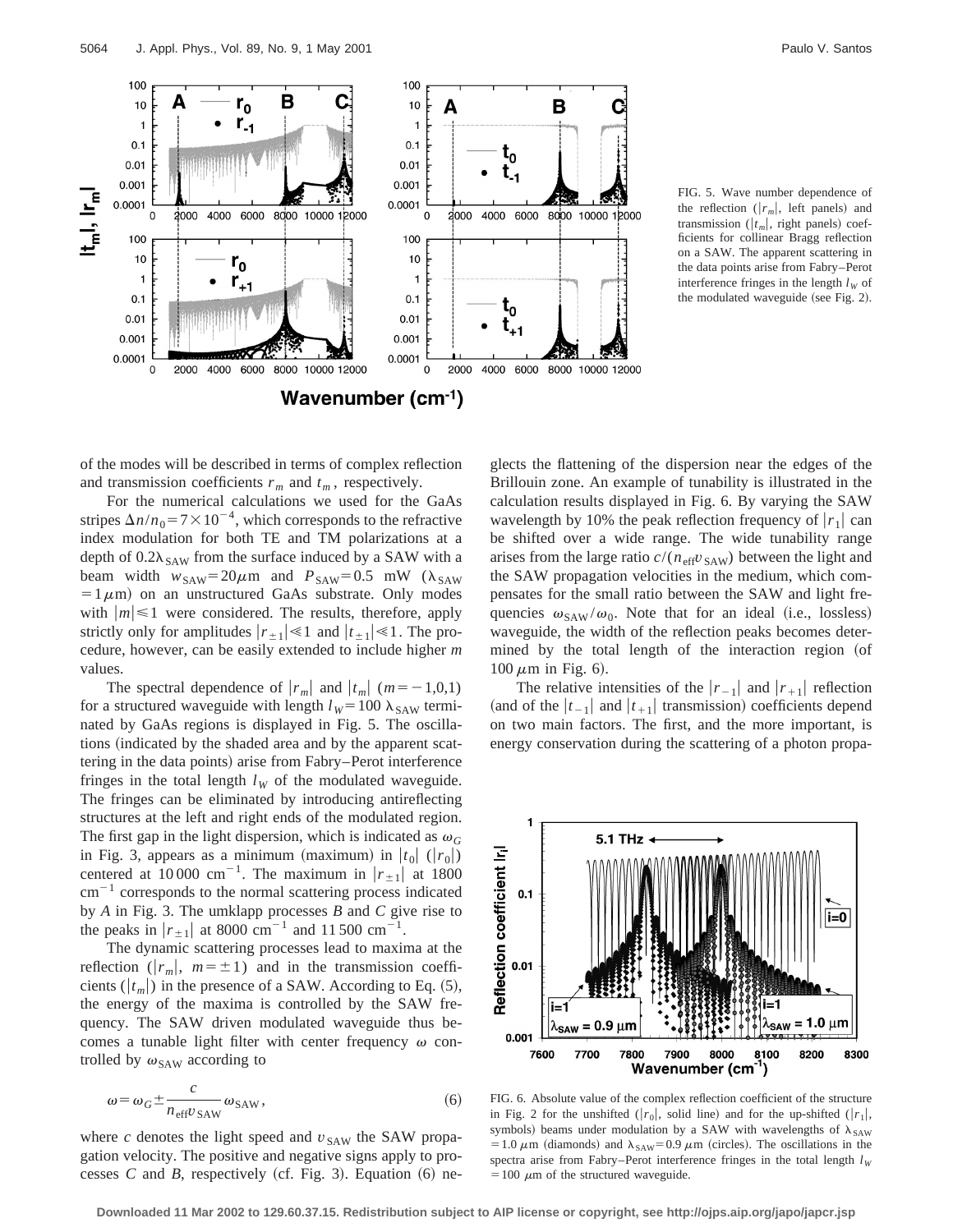

FIG. 7. Wave number dependence of the reflection  $(|r_m|)$  coefficients of the first (left panel) and second (right panel) Bragg reflection peaks in Fig. 5 including the effect of random fluctuation of the lateral sizes  $d_1$ and  $d_2$  in Fig. 2. The disorder is quantified in terms of the standard deviation in the lateral sizes of 0% (dashed line), 2% (dots), and 5% (diamonds).

gating along the  $+\hat{x}$  direction (indicated by closed circles in Fig. 3) into a photon propagating in the opposite direction (open circles) by a SAW mode with  $\mathbf{k}_{SAW} = k_{SAW} \hat{\mathbf{x}}$ . For processes *A* and *C*, the only possible Bragg-reflection process corresponds to the emission of a SAW quantum, leading to a redshifted scattered photon with energy  $\hbar \omega_0 - \hbar \omega_{\text{SAW}}$ .<sup>31</sup> As a result, in the absence of multiple scattering events the only nonvanishing reflection coefficient should be  $|r_{-1}|$ . For process *B*, however, a SAW quantum is emitted and only  $|r_{+1}|\neq0.$ 

The second factor controlling the  $|r_m|$ 's (and  $|t_m|$ 's) is light reflection at the boundaries of the modulated region, which also gives rise to the Fabry–Perot interference fringes observed in Figs. 5–7. As a consequence of reflection, the light field in the modulated region becomes a superposition of eigenmodes of the periodically modulated lattice  $(Floquet-Bloch waves<sup>13,28</sup>)$  with counter propagating wave vectors  $+k_m\hat{\mathbf{x}}$  and  $-k_m\hat{\mathbf{x}}$  (this is valid even in the absence of a SAW). For low photon energies (as for process *A*), the light wavelength is significantly larger than the modulation period. The structured region can then be considered as a homogeneous medium with an effective refractive index  $n_{\text{eff}}$ . In this case, the reflection coefficient  $r_0 = (n_{\text{eff}})$  $2(1)/(n_{\text{eff}}+1)$  is relatively small. It becomes a good approximation to assume that only the  $+k_m\hat{x}$  is excited, so that  $|r_{-1}| \ge |r_{+1}|$ ,  $|r_{\pm 1}|$ . The structural modulation becomes important as the photon energy approaches the gaps in the light dispersion. Close to the gap, reflection at the boundaries of the modulated region increases significantly (see  $r_0$  in Fig. 5) and the relative amplitudes of the  $+k_m\hat{\mathbf{x}}$  and  $-k_m\hat{\mathbf{x}}$  components become comparable. The interaction of these modes with the SAW leads to the nonvanishing coefficients  $r_m$  and  $t_m$  ( $m = \pm 1$ ) displayed in Fig. 5 for processes *B* and *C*.

The nonvanishing transmission under Bragg reflection conditions indicates that the structure of Fig. 2 can be used as a light modulator not only in the reflection geometry but also as a high resolution tunable filter in the transmission geometry. The transmitted signal (detected, e.g., by a photodiode) is proportional to  $I_d = |t_0 + t_{+1} + t_{-1}|^2$ . This signal has a component at the SAW frequency  $\omega_{\text{SAW}}$  proportional to  $|t_{+1}|$ , which can be easily separated by synchronous (i.e., phase sensitive) detection at the SAW frequency. The frequency selectivity achieved by synchronous detection can be used to replace the spatial selectivity resulting from changes in the Bragg reflection angle, which is the principle of operation of spectrum analyzers based on noncollinear SAW modulators. Note that the detected intensity in the former case is proportional to  $|t_{\pm 1}|$ , whereas for noncollinear modulators the detected intensities are proportional to the square  $(|r_{\pm 1}|^2)$  of the diffraction amplitudes. For this reason, the transmission and reflection coefficients were plotted in Fig. 5 as  $|t_m|$  and  $|r_m|$ , respectively, instead of intensities  $|t_m|^2$  and  $|r_m|^2$ .

An important aspect connected to light modulators and filters based on umklapp processes concerns the role of imperfection in the periodic structure on their performance. In particular, random fluctuation in the dimensions  $d_1$  and  $d_2$  of the lateral structures of Fig. 2 are expected to introduce an effective broadening  $\Delta k$  in the  $\hbar \omega$  versus *k* dispersion curve of Fig. 3. As a consequence, the SAW couples light modes with a range of *k* vectors, thus leading to a deterioration of frequency selectivity.

The effects of the random fluctuations are illustrated in Fig. 7. The left (right) panel displays the reflection coefficient  $|r_{-1}|$  ( $|r_{+1}|$ ) in the energy range close to the first (second) Bragg reflection peaks at  $1625 ~\text{cm}^{-1}$  (8000 cm<sup>-1</sup>) in Fig. 5 for different levels of disorder. As for Fig. 5, the oscillations in Fig. 7 are due to Fabry–Perot interferences in the length  $l_W$  of the modulated waveguide. The disorder is quantified in terms of the standard deviation  $\sigma$  in the lateral dimensions  $d_1$  and  $d_2$ . For the normal Bragg reflection peak at 1625  $cm^{-1}$  (left panel in Fig. 7) the reflection coefficient is insensitive to the disorder up to high disorder levels ( $\sigma$  $>5\%$ ). The insensitivity results from the fact that the long light wavelength averages the optical properties over many periods *d*. For the umklapp scattering at 8000  $cm^{-1}$  (right panel) relatively small levels of disorder broaden significantly the reflection peak. In contrast to the previous case, the wavelength of the light beam is now comparable to *d* and thus very sensitive to small length fluctuations. These results